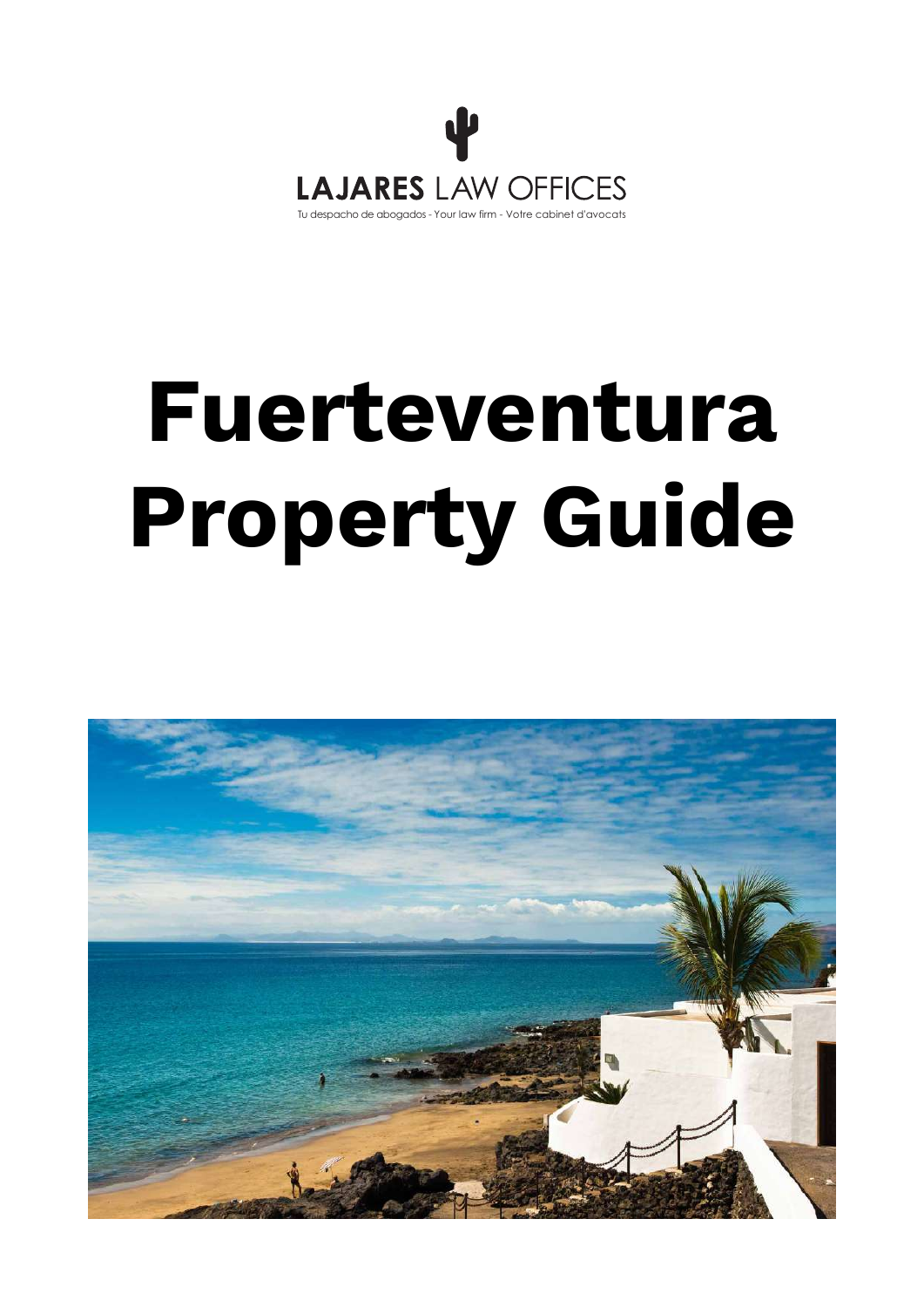# **Why do you need a guide to build, buy, rent or sell a property in Fuerteventura?**

We are using Lajares Law Office's experiences to create this guide for buying, selling, constructing or renting a property in Fuerteventura. As for so many years we have had hundreds of clients willing to buy a property, to build a house or to invest in real estate in Fuerteventura so we can advise you about how to start the journey until the final destination in a safe manner.

In Lajares Law Offices we want to share how to avoid bad experiences that may happen to the people coming to invest, to buy or to retire in Fuerteventura. Feel free to print this guide, use it, or send it to a friend. It is immensely rewarding to us to make the process easier for people willing to buy a property in Fuerteventura.

We will promise you to update this guide as life shows us that everyday new experiences and cases make us improve and for providing a better service to assure you the expected peace of mind that you are looking for.

#### **WE LAW FUERTEVENTURA AND WE LAW YOU. ALL YOU NEED IS LAW.**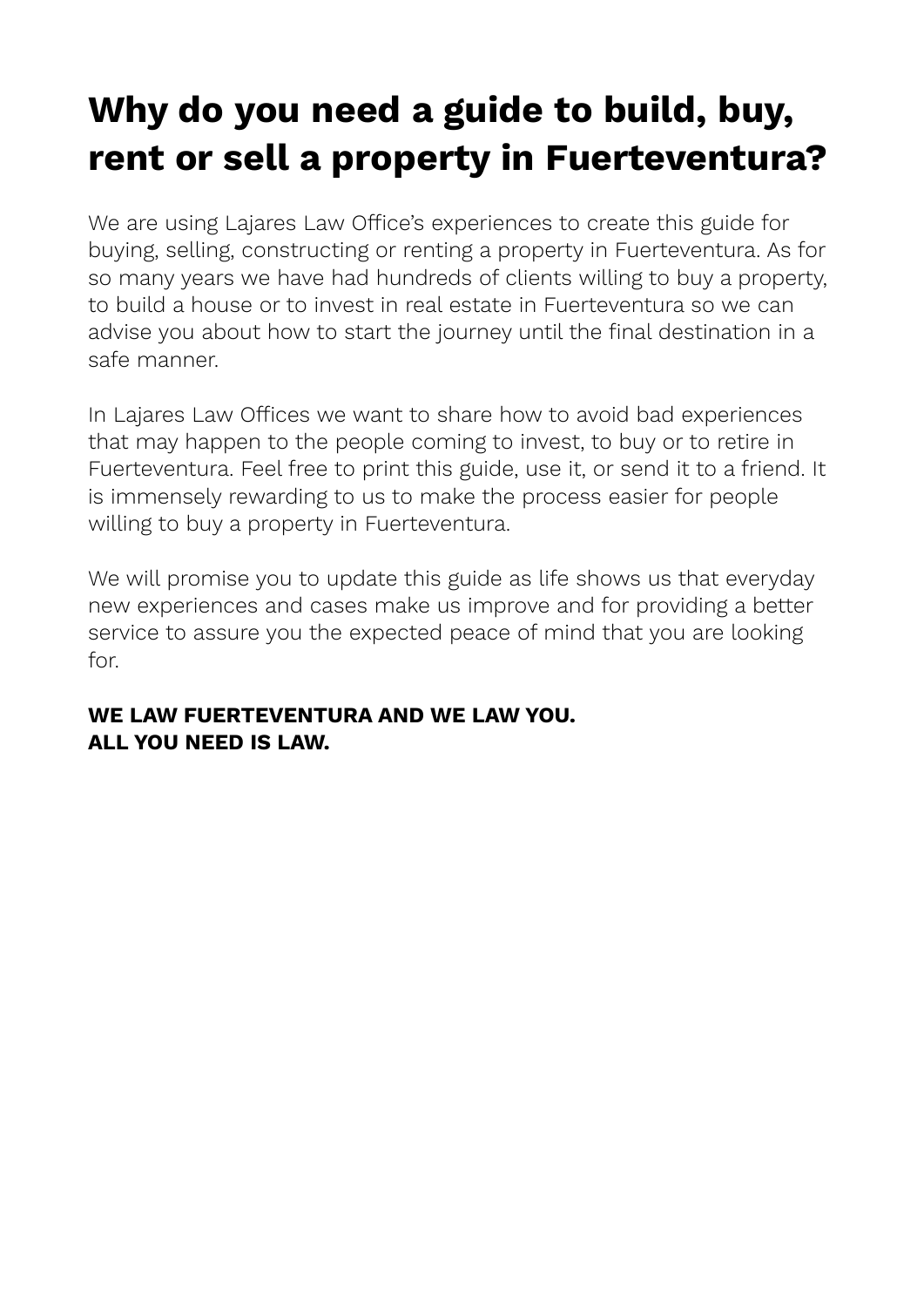## **What you need to know about the real estate market in Fuerteventura**

Fuerteventura was the last island of the Canary Islands to be developed. This means that we do not share the model of other islands where the development has been massive.

The Urban Planning rules avoid a big concentration of properties compared to Tenerife and Gran Canaria. You will not see skyscrapers, huge commercial malls, and developments consuming large extensions of land. Even having a varied environment around the island, the main common principle for the island is the lack of crowded places. So yes, we have an attractive Real Estate market if you want to invest or to live on an island where the highest luxury is space.

On the other side, we share the same legal model as mainland Spain, where the legal certainty applies and provides a security to all the buyers or investors, having Public Notaries, Land Registry Offices, Courts, Administrative Institutions, renowned and international Estate Agents, Banks offering financing and for sure, Lawyers.

So you do not need to make arrangements outside the island when buying a property in Fuerteventura, as the island offers you all options to receive advice and to fulfil all the legal requirements to become an owner or an investor or simply, to live here. You can find local, trained and experienced professionals to help you during the process.

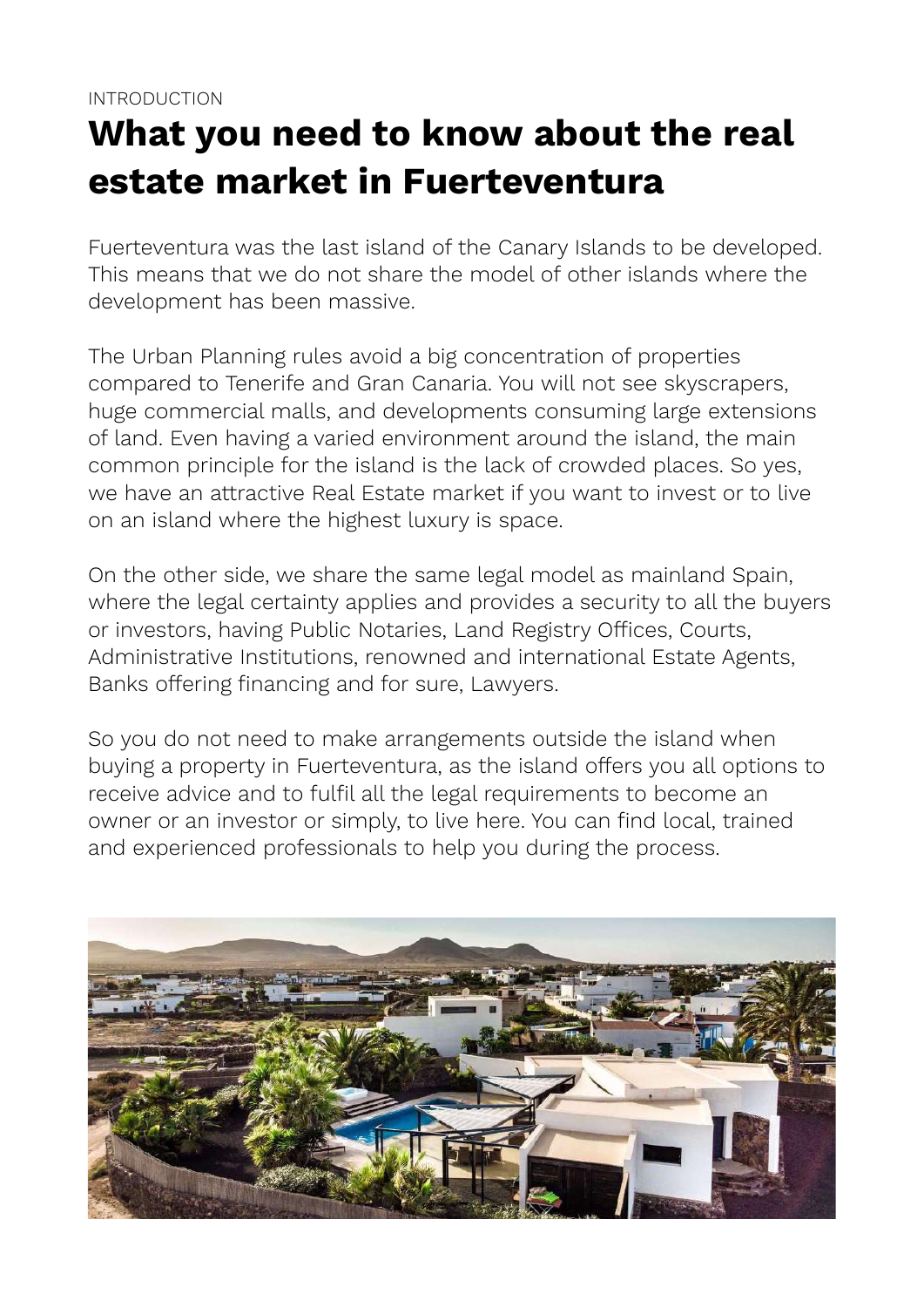# **All you have to know to buy a property in Fuerteventura**

People coming to Fuerteventura may dream about purchasing a property. This is an exciting story and the reasons why they decide to do it are very different. Some are focused on the investment side of the deal, others in having a second home for vacation, but all of them feel attached or in love with the island thanks to the sun, the light, the beaches, the proximity, the peace, the space.

People have planned it, they have saved for it and they have decided to go for it. But all are worried as they have heard about people who had the same dream and it all went wrong, who ended up losing money or even having their homes demolished because they were declared illegal or unsafe.

Do the same thing as you were in your country, apply for the prudence and check, ask, re-check and keep asking until you feel comfortable and you have felt a desired peace of mind. Do the same as if you were buying a property at home.

#### **How to buy a property in fuerteventura?**

If a property is the largest investment a person makes in their life, why wouldn't you ask for full advice before taking the next step? Managing an investment requires expert advice. Don't let your dream become a nightmare.

From the very first moment, you have to take control of the situation. And this means, to choose a good team of experienced professionals to guide you through the whole process.

The language, the documents, the law may vary from the one you are used to, and these differences have to be taken into account.

Investing in a property cannot be a question of luck. You should be checking who actually owns the property, if there are debts against it, if there are existing tenancy agreements in place, if the property is subject to special rules, the tax implications, the urban planning permissions, if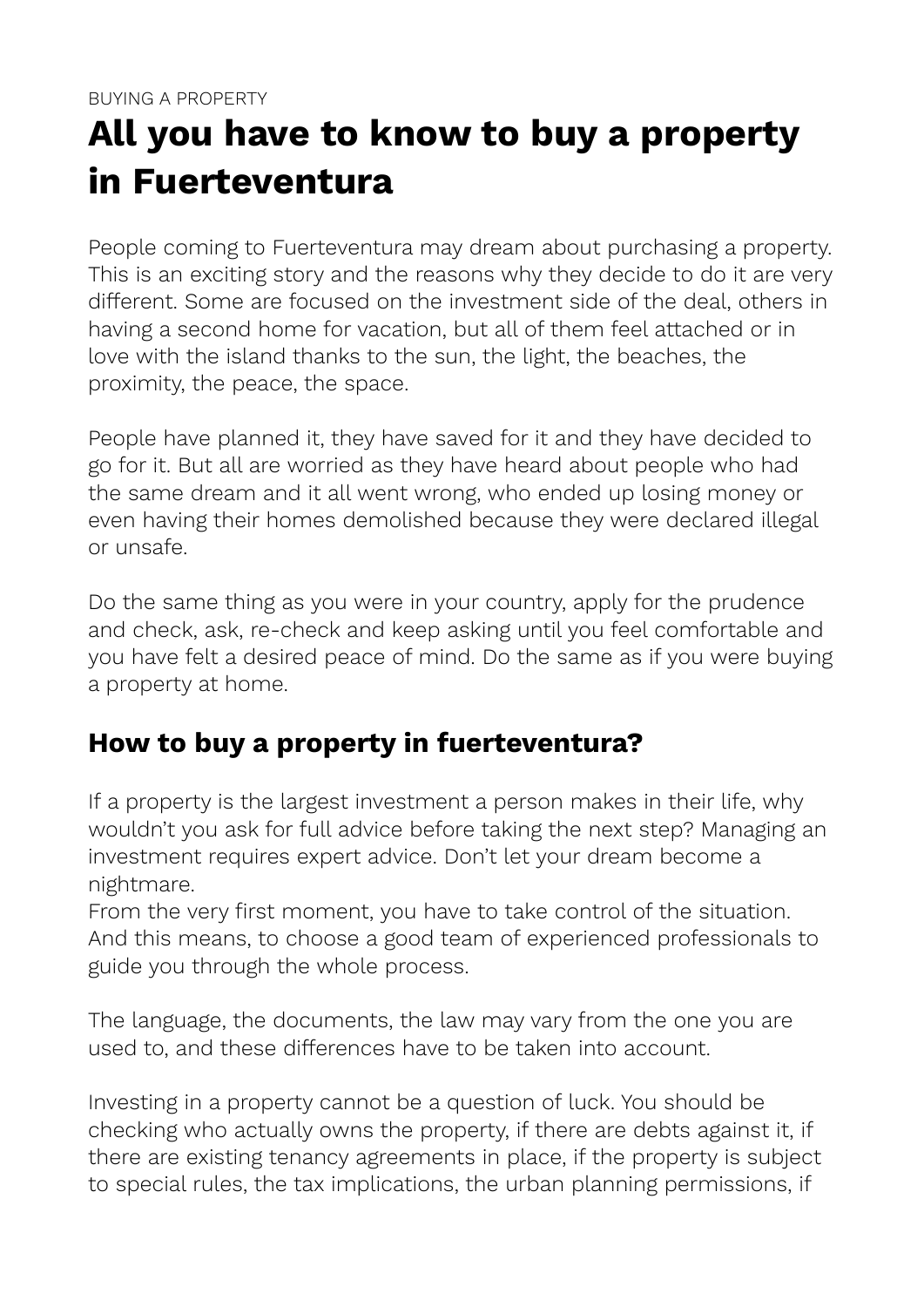the expected use is legally allowed, the money laundering regulations, the costs, the process, the contracts, the completion, connecting utilities.

Basically, the process to buy a property is similar to the ones used in Europe, but the differences may become bigger if you do not have proper advice. We, as lawyers, if we were planning to buy a property abroad, we will always use a lawyer to help us and to guide us during the process.

## **Pitfalls of buying property in Fuerteventura**

LAJARES LAW OFFICES believes in LAW as the only valid guide. We have heard a lot of absurd comments as "we know a friend who, not being a professional, may help us" "it hasn't an official permission, but it is ok you know, it is Spain" " it doesn't have to be registered, it is legal under a private contract" " you can start building the house before the building licence is granted" "you do not need a lawyer for doing this…" "after the sale we will check if the expected use is suitable".

Well, investing in a property cannot be as gambling. To assure the result and to receive the valid answers we have to ask the proper questions and to receive the right advice.

## **The costs of buying property in Fuerteventura. What do you pay?**

To the seller you pay the purchase price, less any deposit already paid.

To your solicitor you pay the legal, administrative and fiscal fees which should cover full assistance on the purchase project. Main legal steps are the due diligence, the screening and modification if considered necessary of the reservation contract and the assistance on the final signing date.

The fiscal part includes the submission of the Property Transfer Tax and the Stamp Duty Tax. Several administrative actions are required like for example applying for the NIE numbers, preparing all paperwork for the notary date, to modifying utility contracts, etc…

As a buyer you should also cover the notary fees and the Land Registry fees.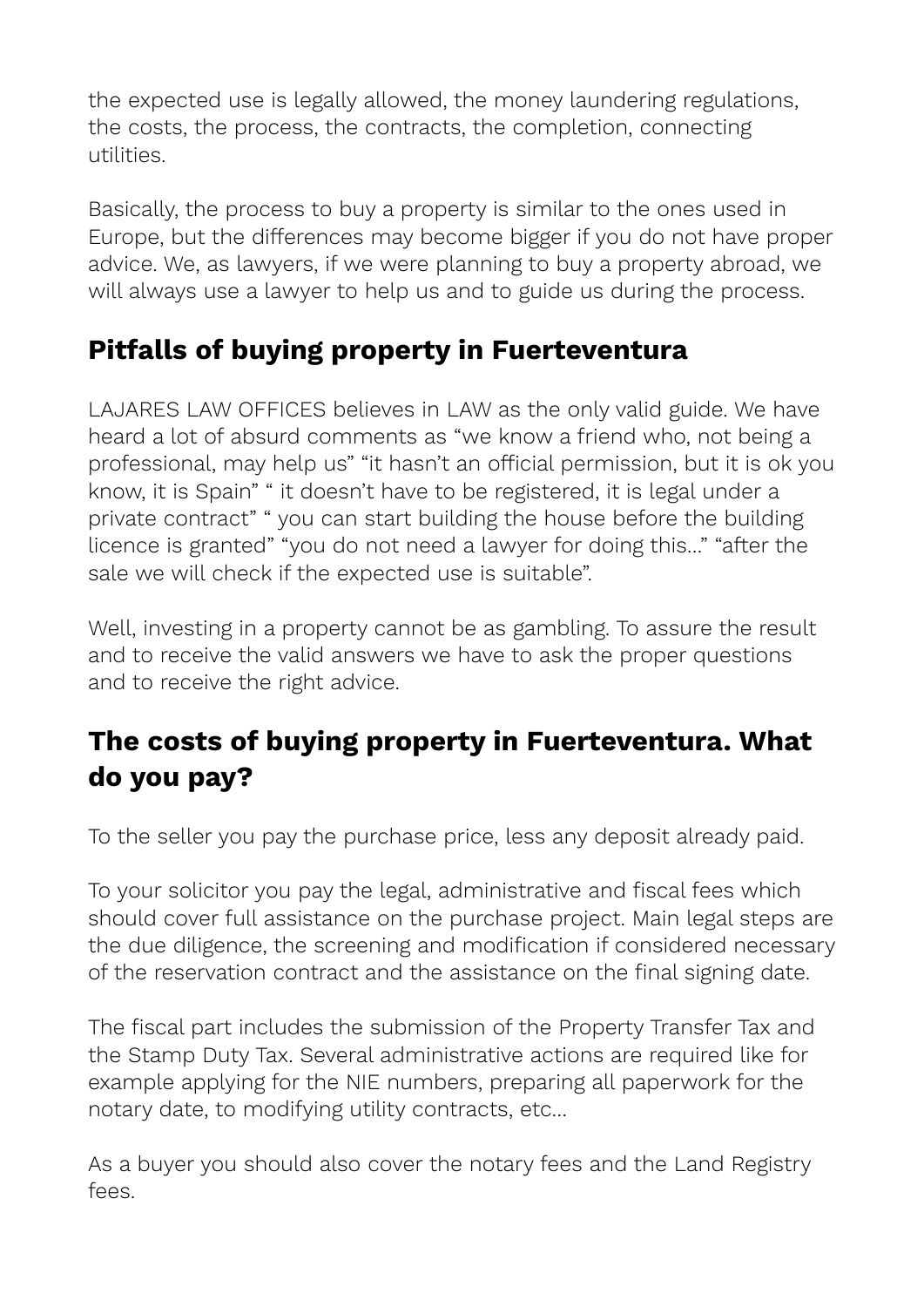Consider a range of 8-10% for costs and taxes involved. When applying for a mortgage some extra costs have to be considered, but the new Law ruling mortgages grants the consumers a lot of rights in terms of information and most of the costs will be paid by the bank.

#### **Is it worth buying a property in Fuerteventura?**

When someone decides to buy, to invest or to live in Fuerteventura, we are often influenced by passionate, intuitive decisions, in which the heart overrules the head. The island of Fuerteventura and especially the north of the island, offers many elements to be passionate about; endless beaches, the best climate in the world, an international atmosphere without losing the Canarian essence, security, connectivity etc…as we explained in our blog 10+1 Reasons to buy Real Estate in Fuerteventura.

#### **Is it a good time to buy property in Fuerteventura 2021?**

The equation is simple. Price  $+$  Trust = Market.

We have a good price market condition, compared to EU countries and the rest of Spain, and Fuerteventura provides a new way of understanding life that has been boosted by the COVID19. Detached houses for prices around 200.000,-€ are attractive as well as nice apartments close to the beach from 100-150.000,-€ are not a bad deal compared with the rest of Europe.

There is a fantastic song from Bruce Springsteen, Tenth Avenue Freeze-Out, where the lyrics refers to the magic equation "one plus one equals three is when life changes…", and this is what actually is happening in Fuerteventura.

## **Is buying property in Fuerteventura a good investment?**

As it is mentioned in the previous question, yes, the equation is working these days. But not only in terms of pricing. There is also a big difference that we cannot forget. When investing in a property, be aware that we have a twelve-month market for visitors as the winter in Canary Islands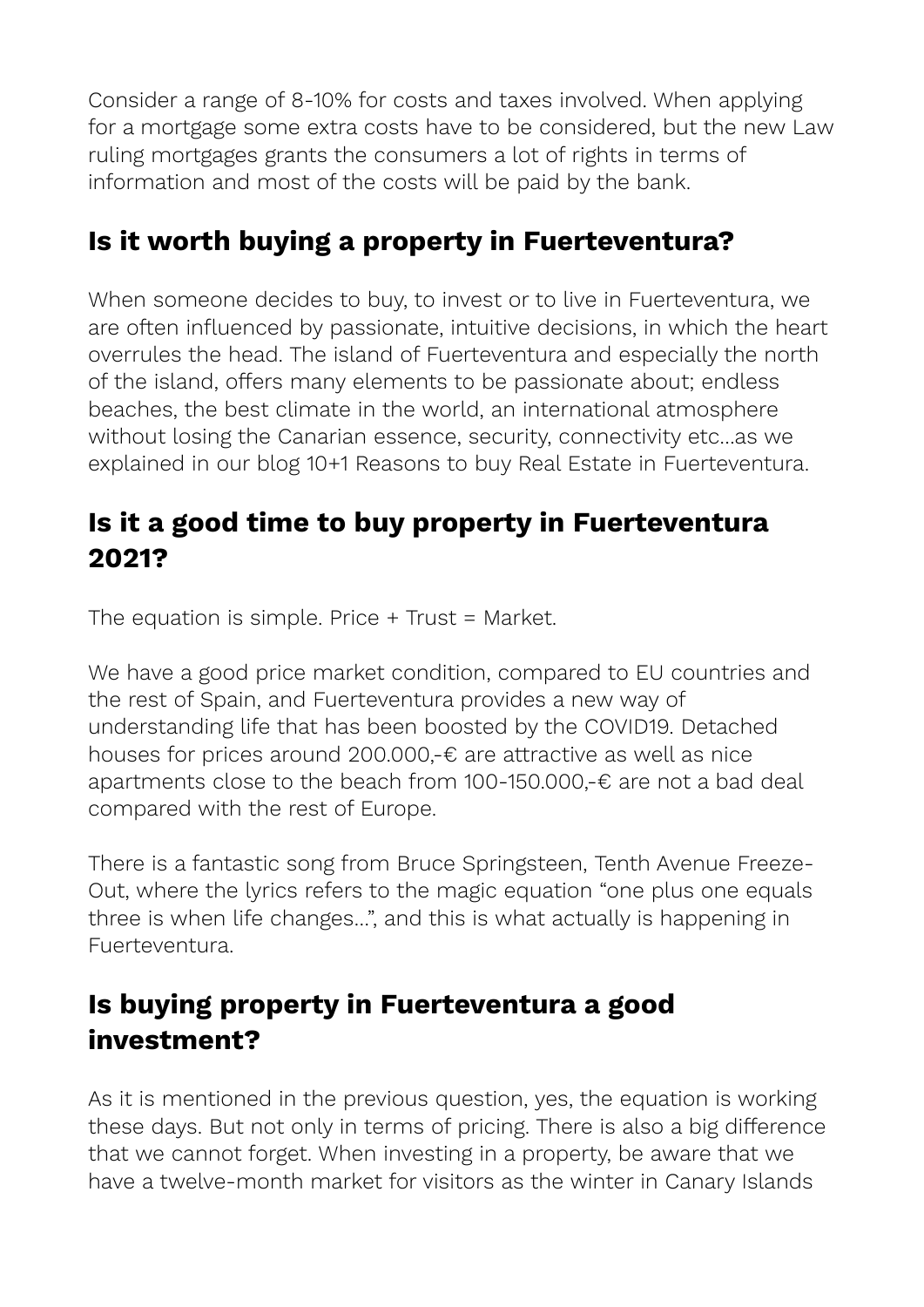is the highest season. You may rent your property during the period you do not want to use it and this provides income helping to make the decision to buy a property.

Well, we are not responsible for this as this is not made by us, it is the climate, the location, the sea, the mild weather, that helps us to obtain returns much higher than the rest of Spain where the season provides only 4-5 months of income. Thanks to the Sun!! We Law the Sun!

### **What is the best place to buy property in Fuerteventura as an investment?**

We love (Law) the whole island. No matter what your expectations are, you will find your right place on the island. Visit the island, feel the environment, see the people and we are sure that you will obtain a place to be.

The North side of the island offers plenty of activities in a relaxing ambiance, with nautical sports, modern lifestyle and a vibrant social local and expat life.

The Central area provides a relaxing way of life, with golf courses, calmed beaches.

The South invites you to enjoy the fantastic natural scenes and the luxury hotels.

#### **Buying property in Fuerteventura from UK**

**The BREXIT has changed some things.** This is true. UK citizens will not be granted with the same rights as other EU citizens. But this does not mean that the situation has dramatically changed. Buying a property is still a perfect option for these citizens, and the UK-EU agreement keeps the basic principle of a good neighbourhood. We Law UK and they Love Fuerteventura.

**The property conveyancing process** is the same for whether you are an EU or non-EU citizen, including costs and taxes related to the process – everything remains the same. To summarise, costs will only differ depending on whether the property purchased is a new home to a developer or bank (first purchase/transfer), or if it is a resale (second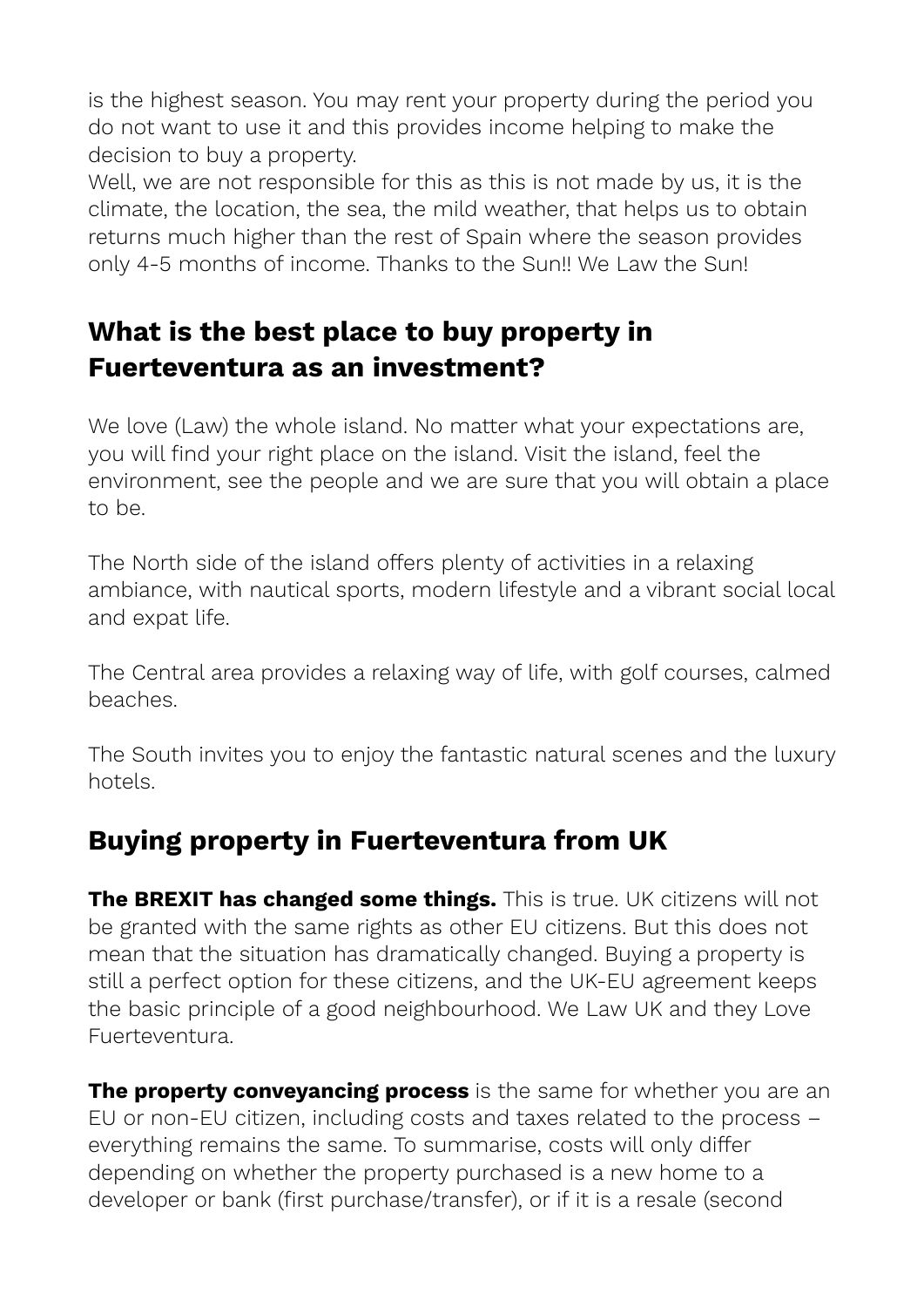purchase/transfer). It will also vary depending on the autonomous community in which you purchase your property.

**The rights to become a permanent resident have been modified, the length of time allowed to stay.** The immigration-related issue is one of the legal areas that have changed and that may affect you the most. You are allowed to visit Spain and your property regularly during the year, but there are some limitations. Same as before, you can visit for just 3 months (in a 180 day period) before applying for a regular residence permit. And you can do that without the need to get a tourist visa (simply with a valid passport, but demonstrating you have sufficient funds to sustain yourself during your stay in the country). Nevertheless, if you wish to stay for longer than 90 days, things have changed. After Brexit, UK citizens can't benefit from that free-movement agreement, and must apply for a regular residence permit. That is more complex and involves meeting certain requirements.

#### **There are as well as some tax issues affecting the incomes received. Also, you may find extra difficulties when applying for a mortgage.**

Some other changes have their effects for British residents on buying a property on Fuerteventura, especially if this property is located in socalled "Rural Land". For those who want to purchase a property, they need a military authorization prior to the signing of the deed. Read our blog Did you know you may need a military permit to buy a home in Spain?

So Yes, absolutely you are more than welcome to buy a property, as the nationality of the buyer does not affect their capacity to purchase a property in the country.

#### **Buying property in Fuerteventura from another EU country (France, Belgium, Germany, Italy etc…)**

EU citizens will have the same rights to buy a property as a Spanish citizen. So they will be able to act, to stay and to rent their properties with no limitation on time or other extra difficulties.

Be aware that even being a member of the EU, Spain is a different country in terms of law and language, so it seems reasonable to be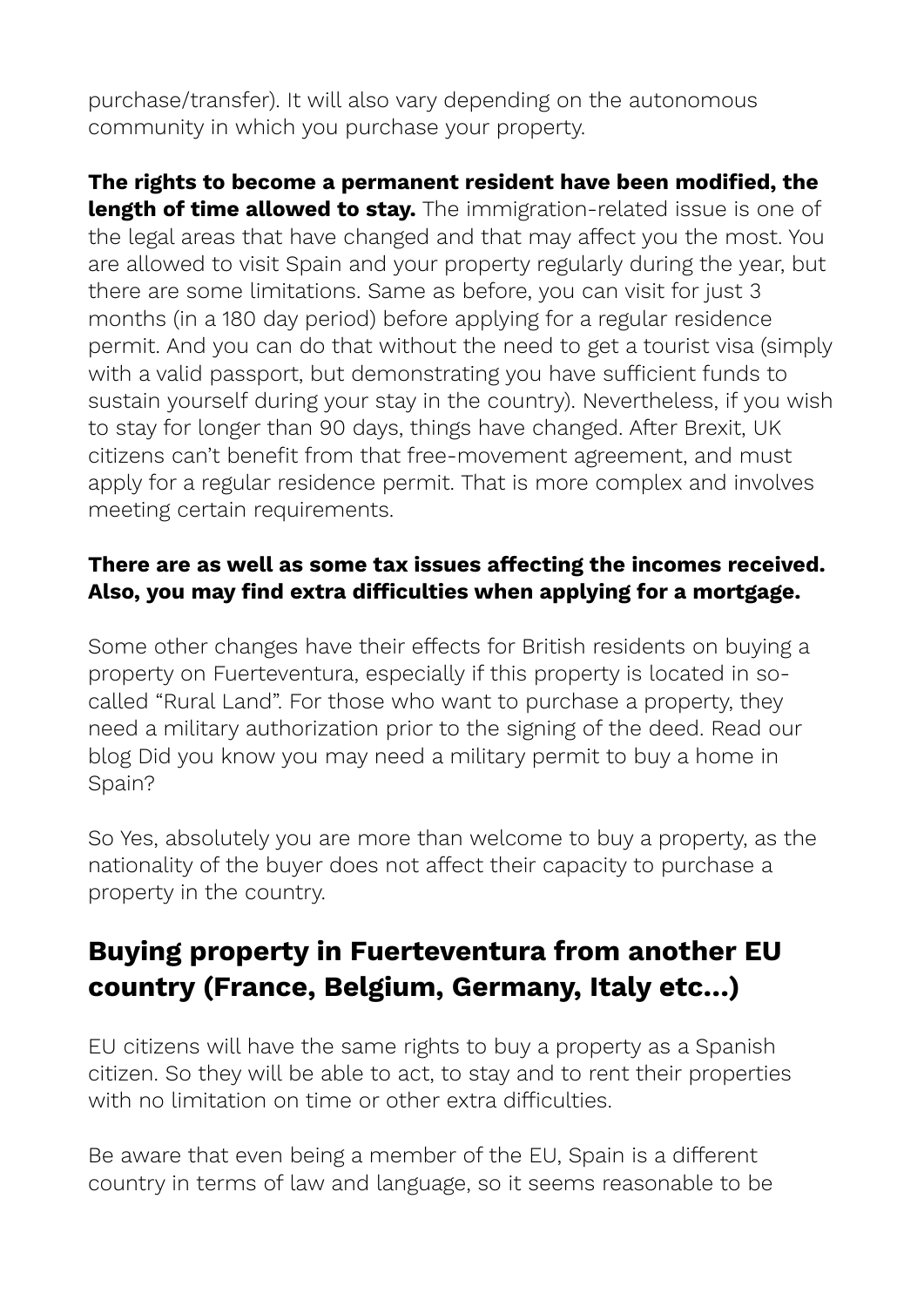assisted by an experienced professional who acts with the highest international standards of service who can help you during the whole process.

Feel confident, the unique goal of our work is to make your dreams come through, and accepting that the rules are different, the final objective will be achieved.

## **Buying a property in Fuerteventura for dummies**

We law to listen to our clients. We want to be with them during the whole process so you, as client, are entitled to ask and keep asking until you are 100% confident. We have to provide you a peace of mind.

Important things you should ask your lawyer to check before buying a property:

- Who owns the property, and therefore who has the right to sell it.
- If there are debts against it, for example a mortgage or a court judgement.
- If there are sitting tenants in the property.
- If the property is subject to any special rules such as subsidised housing, planning restrictions, allowed uses of the property…
- In case of an urbanisation, whether the seller is up-to-date with the community fees.
- If the annual real estate tax (the former "contribución urbana") has been paid. If it has not been paid within the last five years, the new owner will be responsible for payment.
- A Due Diligence where the Lawyers checks carefully all the titles, the information provided by the Land Registry and any other relevant information.

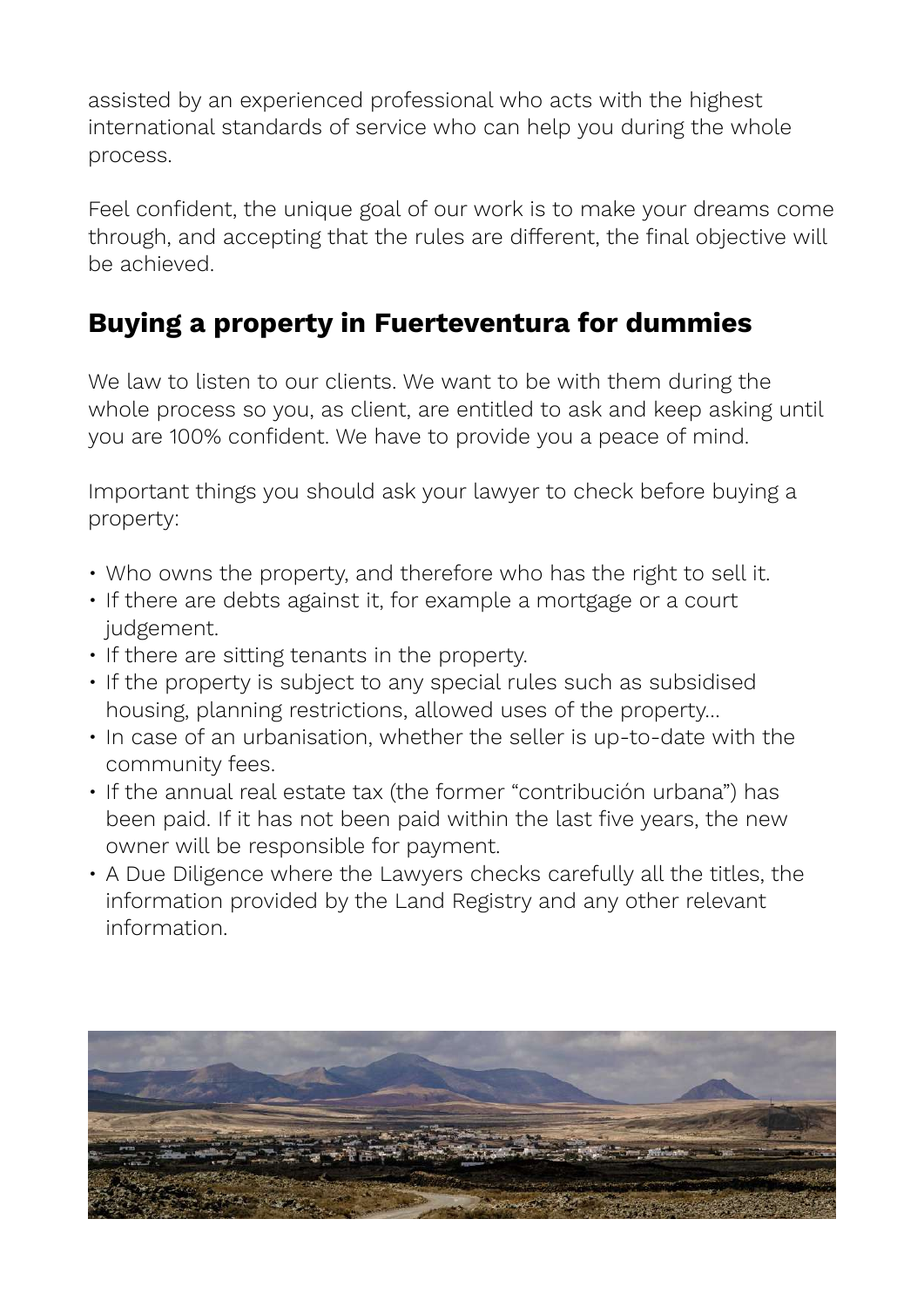## **All you have to know to sell your property in Fuerteventura?**

It is sad to know that you are leaving the island, unless you sell your property in order to buy another one! Anyway, if it is the time to sell it and you have your personal reasons to go for it, here you will find some tips for doing so.

You can do it by yourself or you can do it through an estate agent. You should be closing your price and expect to have an interested buyer. You are the one giving the price so consider the costs and expenses involved to receive a correct net amount.

When selling a property, be aware that the ball is on the buyer's side and he has to make all the checks to assure the good end of the purchase. But some issues should be arranged by the seller, you should provide all necessary information on the property, the receipts of tax payments, the contracts of the utilities,…to assure that you have a valid title.

Once the buyer has conducted the necessary due diligence checks, a deposit or a private contract will be signed, where the payment of the deposit (typically 5%-10% of the agreed sale price) assures each party of the other's commitment to the deal and specifies a date for the final purchase.

If the buyer pulls out, they lose their deposit. If you as the seller renege on the commitment, you might find yourself obliged to pay your wouldbe buyer twice the amount of the deposit by way of compensation.

The closing of the transaction will be at the notary office, when the full price is paid and you transfer the ownership of the property to the buyer.

#### **How to properly sell a property in Fuerteventura?**

Once the property is offered on the market, you may expect offers trying to reduce the price or presenting you different ways of payment. If your idea is to have a fast sale, a cash buyer will be the most desirable option.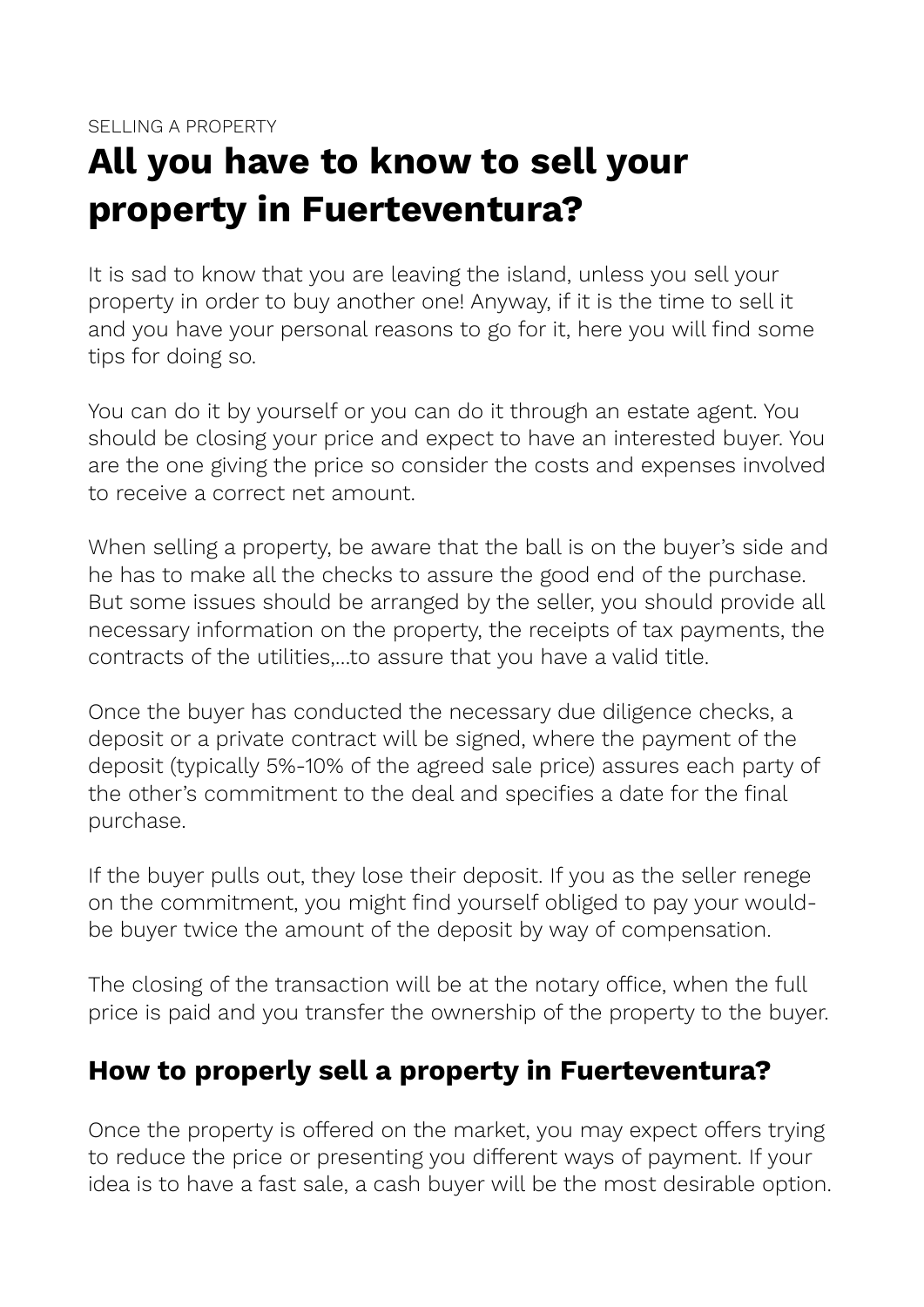Sometimes buyers may need financing and this may delay the sale in some months.

If an offer has been accepted by you, you will close all the main elements of the agreement in a document, and in general you will have to assure that the property is free of any charges, mortgages, taxes and other encumbrances affecting your title.

We have seen a lot of titles having some defects which need to be solved before selling, as for example the differences between the surface shown at the title and the surface given by the land registry and this has to be fixed before the sale; sometimes you have a pool but is not shown at the title, some extra surface built has not been legalized…

Also, some other small defects may need to be solved in order to assure the legality of the sale. This is something to be done by the seller as he is the actual owner, unless those small incidents are accepted by the buyer.

When having a mortgage, at the moment of completion, you should call the bank to be at the Notary in order to sign the cancellation of the mortgage and receive the outstanding debt of it. In these cases, the buyer will issue two bank drafts, one for the bank for the owed money and the rest for yourself. The costs of this will be paid by the vendor.

#### **Costs and Taxes of selling a property?**

As the seller, you can expect to have to pay:

- Estate agency commission (typically between 3-5%)
- An energy performance certificate (between €150-€500)
- Capital gains tax if you are selling for more than you the price you originally paid (see below)
- Plusvalía tax (see below)

#### **Capital gains tax**

Capital gains tax (CGT) is effectively a tax on the profit you've made on the house – the sale price minus whatever you paid for it. The costs involved in selling it such as the estate agent's fees can be deducted before the calculation is made. There's also an annual allowance which is calculated by the tax office. The CGT rate varies between 19% and 23% depending on the size of the gain.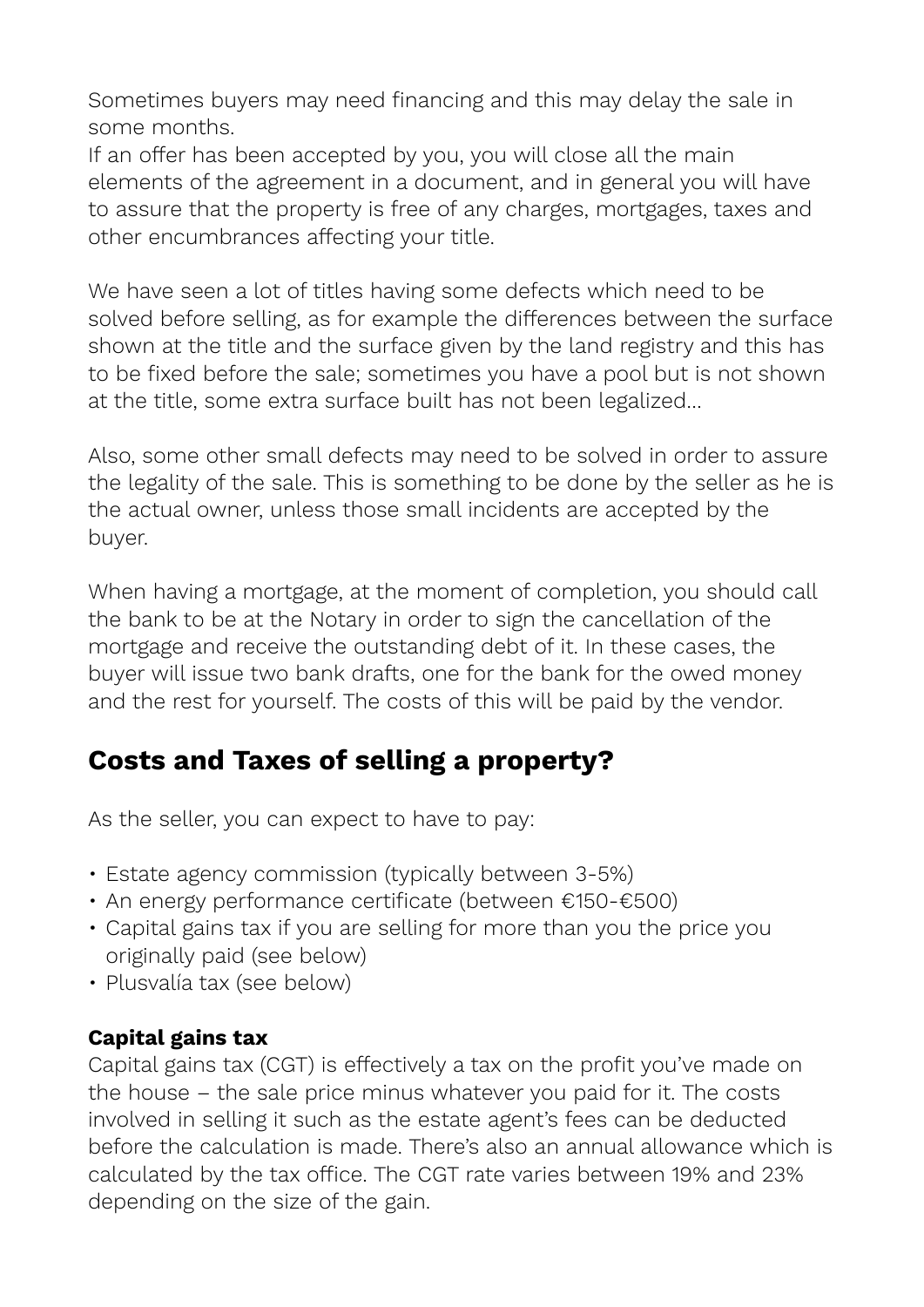You may be exempt from paying CGT but we recommend you seek financial advice.

As you probably are a non-resident, as it is explained below, the buyer will retain the 3% of the sale and placed at the Tax Authorities as a provision of funds to cover your capital gain and, once it has been calculated, use this 3 % to pay part or the total amount of the CGT. The remaining amount will have to be paid by you and if negative, you are entitled to apply for a refund.

#### **Plusvalía**

Plusvalía is a local municipal tax calculated on the rateable or 'cadastral' value of the land and the number of years since you bought it. The seller is liable for paying the plusvalía. If you are a non-resident, the buyer will deduct this amount from the selling price as by Law, the buyer will be responsible to pay it in the event that the non-resident seller does not fulfil his obligation. which is a relatively modest amount of a few hundred euros.

#### **Non-residents and taxes**

If you're not an official resident of Spain, the buyer is obliged to forward 3% of the purchase price to the tax authorities on completion of the sale. This will be offset against any taxes you end up owing in respect of capital gains tax. You need to pay any balance within 30 days of the sale, or you can apply for a refund where appropriate. If you have never declared the yearly tax form during the years that you have been the owner it will be complicated to be refunded.

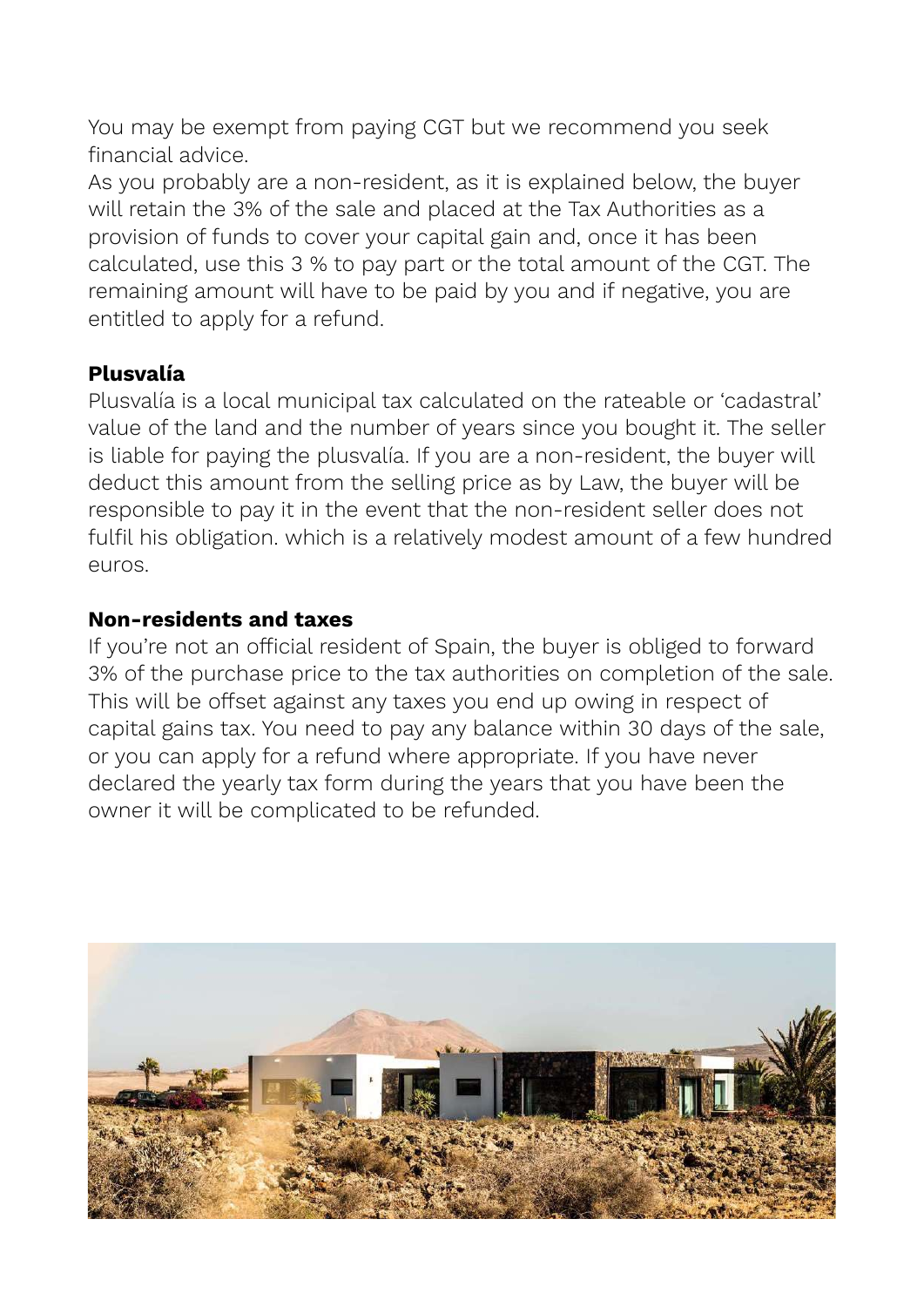# **All you have to know to rent out your property in Fuerteventura**

After buying a property and owning a house in Fuerteventura you might decide to rent out your property. Not a bad idea at all. Fuerteventura offers 12 month of sunshine and a market desiring to come and visit us.

Before you start, some advice will need to be in place to assure you a pleasant journey while renting your property. The Government or the tenants may create big headaches if you do not comply with some regulations.

Be aware that you should comply with the local regulations, so proper legal and fiscal before starting any rental activity advice is recommended. Did you think about preparing a professional rental lease? Are you aware of the local holiday rental regulations? Do you know which kind of taxes and how much taxes you should pay?

#### **Can I rent out my property?**

Yes, you can. You may choose the long-term rental or the short-term rental (vacation homes).

Long term rentals are a good idea to have your property generating incomes and avoiding all the management involved in a holiday home. Yes, the incomes are lower but the security is bigger.

Anyway, this way of leasing your property requires you to fulfil some basic tips and the first one is to have a good contract that covers you, where all the potential incidences are considered.

Having a good lawyer close to you will also help you in case of not having any option rather than going to the Court for a resolution of conflicts with the tenants.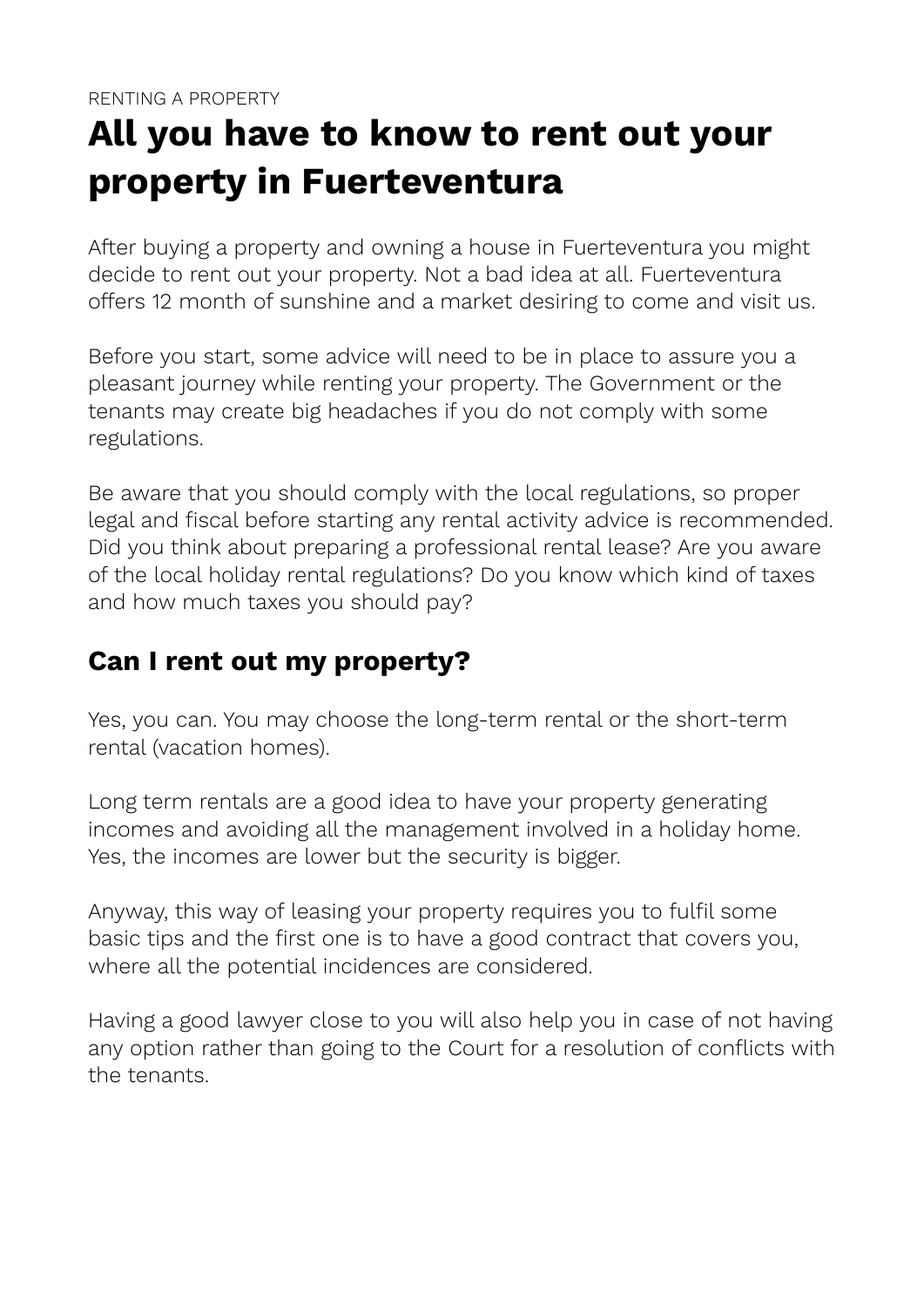## **Can I rent out my property as a holiday home?**

Maybe you wonder if you could rent out your property to holiday makers? The answer is yes, you can. Although you have some legal and fiscal rules to follow. Make sure to get the paperwork in order before you start to promote your holiday home. If you advertise your property and you allow rental guests in your holiday home without having the necessary so called Vivienda Vacacional License you might end up with a huge fine.

Consider three basic elements:

- The location of your property inside a Complex with other properties. Be aware that your Community of Owners may have some restrictions to this activity.
- The general use of a Complex, in case of being touristic may have some affections to your expected idea.
- The physical state of the house and the elements included.

## **Regulations on Holiday Rental Properties in Fuerteventura**

Before starting to advertise your holiday home you should apply for a holiday rental license, Licencia Vivienda Vacacional, with Cabildo de Fuerteventura. Once you receive your first rental clients you should comply with the regulations of the police department and register all of your rental guests correctly. Also, do not forget to inform your insurance company about your rental activity, they might have to change your insurance policy.

It is not only a question of taxes or licences, other aspects such as compliance of security permissions, a proper insurance in place and the permanently changing touristic rules have to be taken into account.

## **Which are the tax implications of renting out my holiday home?**

When you start a rental business you should notify the local tax office, Agencia Tributaria Canaria, of the start of this activity. Being a non fiscal resident in Spain you should submit quarterly tax returns and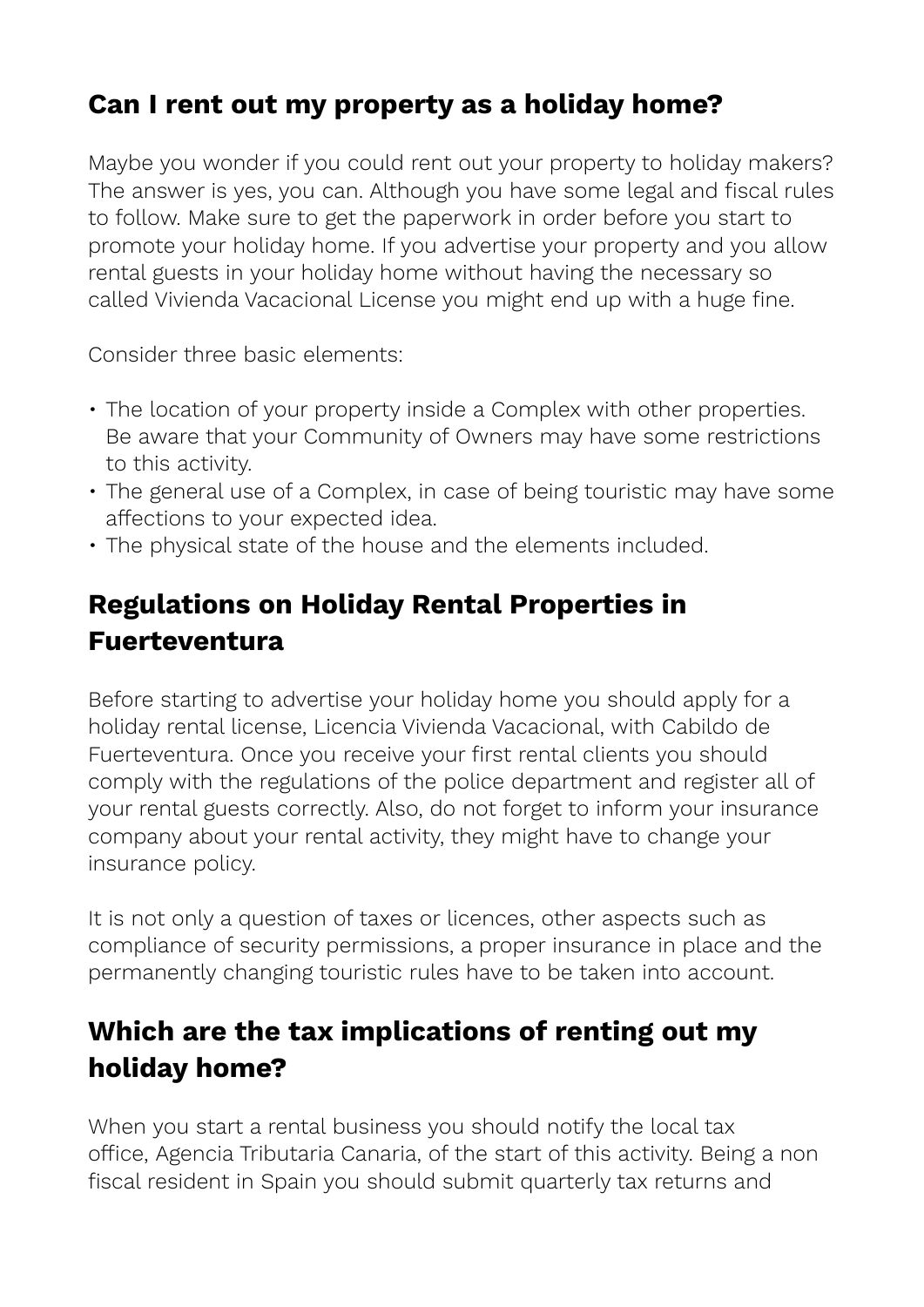declare the benefit of your rental business. The tax rate to be paid is between 19 – 24%.

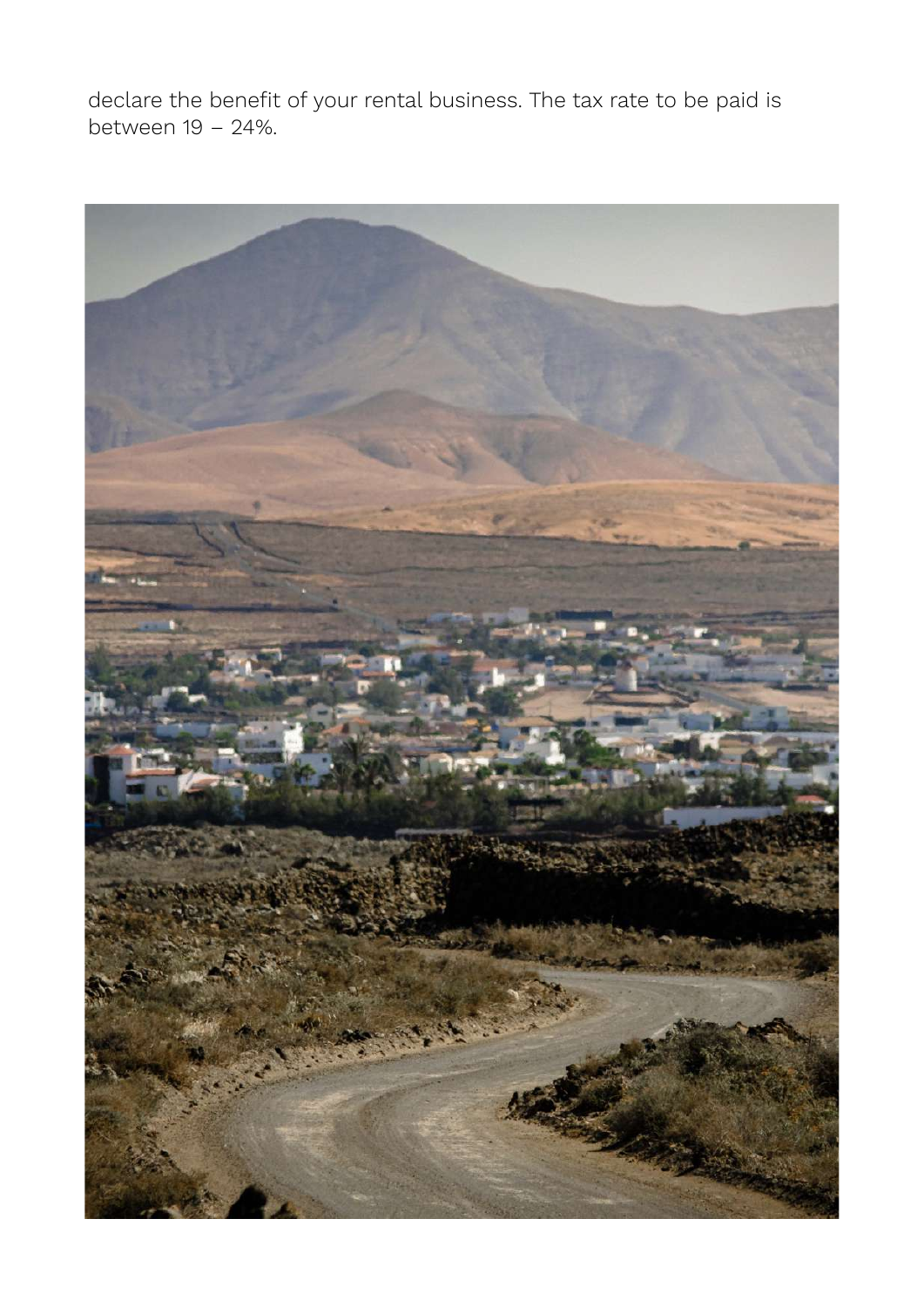# **All you have to know to build a property in Fuerteventura**

After buying a property and owning a house in Fuerteventura you might decide to rent out your property. Not a bad idea at all. Fuerteventura offers 12 month of sunshine and a market desiring to come and visit us.

We have plenty of experience with assisting clients on building properties in Fuerteventura. It is an issue that should require all your attention, as this fantastic idea may become a nightmare if you do not take seriously all the warnings that we are going to explain to you. Building a property in Fuerteventura is as complicated as in your home country, but you are now abroad and might not speak the language, so the following list of checkpoints are important to protect your Spanish dream:

- Your land has to be suitable for building, so when you buy a plot this is the very first check to be done. Constructing on a non regulated plot, without any building permission, you risk losing all the funds invested, the house to be demolished and on top of this you will receive a fine. Bad choice.
- There are different types of land that are affected by different urban planning regulations. Your plot can be urban land or rustic land, and they have a different building regulation which has to be taken into account.
- You should hire an architect who will draw a project fulfilling all the planning requirements. In Fuerteventura you can find fantastic architects, well experienced and able to communicate in your language. Ask for some budgets and try to set up a meeting with them to have as much information as possible about them and decide for the one you feel better. Ask friends with similar experiences. Be aware that the architect does not only design your house, he is responsible for supervising the whole building process, so having a good relationship with your architects is a must.
- Once the Project, the so-called Proyecto Básico (Basic Project), is validated you have to apply for a building licence and wait until the local Town Hall grants you the licence. Do not start building a house without a building licence, as in case of doing so, you may have a lot of problems with the authorities and in case of an accident while building a house without licence, your responsibility may reach the level of a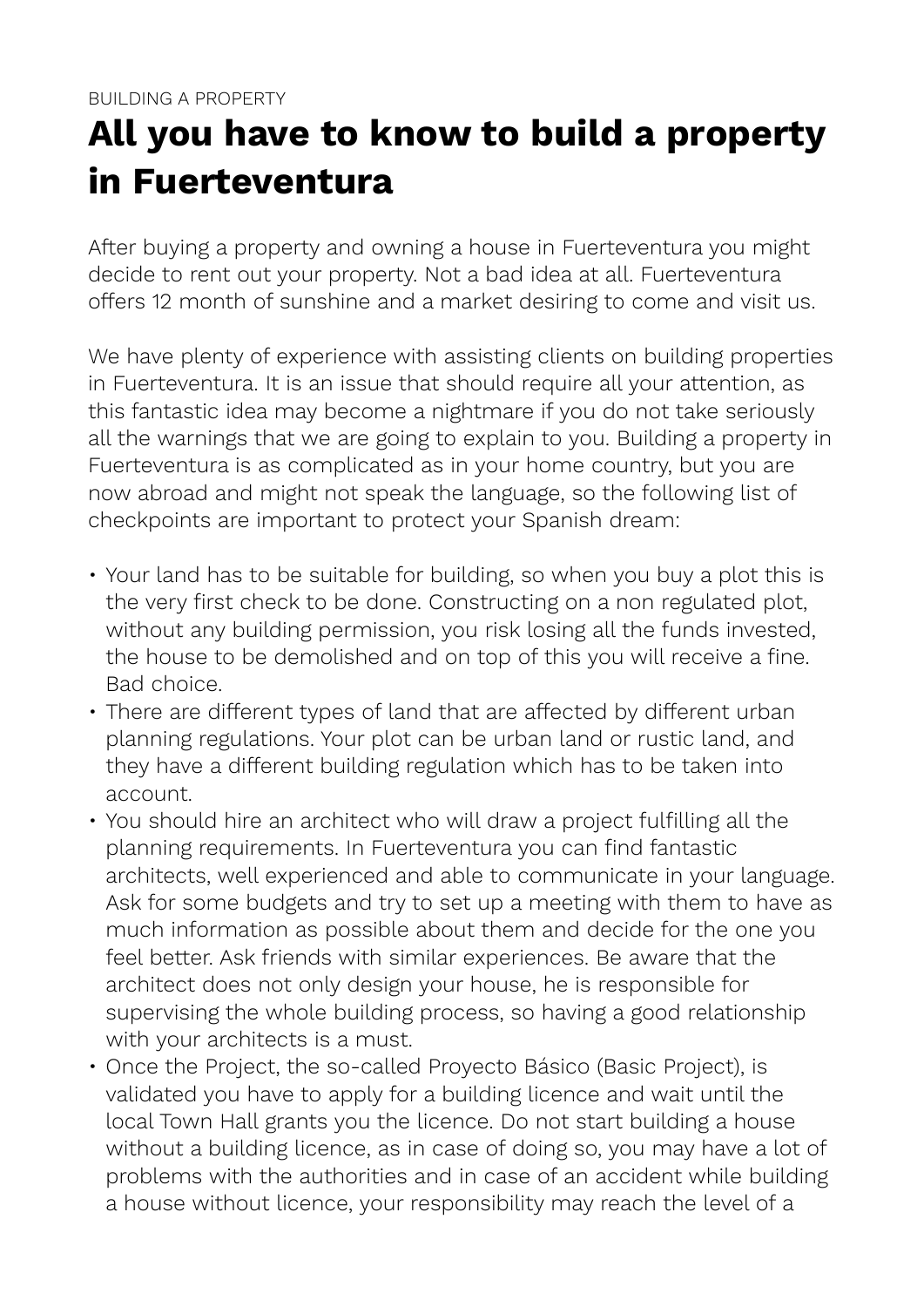criminal offence. Some preparatory works may be authorised before the licence is granted (e.g. movement of land, some connections to the main supplies…)

- Once you obtain the building licence, the architect will prepare the Execution Project, which covers all the building details in a more accurate manner and it will be the guide that the building company has to follow.
- The building company (ask for several offers) has to quote you the costs of building the house. They use the Execution Project as the guide to present a budget. The better the Execution Project is, the more accurate the quotation from the building company will be. Avoid general, not well defined quotations. All different items of the building project should be included.
- The direction of the building works will be assumed by your architect, Dirección de las Obras, which means that without his consent, the builder will not be entitled to receive the partial payments. In Spain, another technician is in place, Aparejador or Technical Architect will also check the works and report to the main Architect of all the incidents. Working with a reliable building company is important, but your main goal is to have a good architect supervising the work.
- Once the building works are finished and accomplish the Project, the architect will sign the Certificado final de obra, The Final Work Certificate confirming the complete execution of the works.
- Your house now exists, but in law terms you should communicate to the Land Registry that you have built a house, you should sign a deed of Acta final de Obra in front of a Notary, pay the taxes and inscribe the property at the Land Registry.
- Do not forget that even if the house is finished you cannot use it until you apply for the first occupation certificate, Licencia primera ocupación, that allows you to live and to use your house, as well to connect to all the supplies needed.
- In general, the application of the building licence, the contracts to be signed with the building company, the architect and the rest of the people contracted have to be rigorous and defend your rights, so do not forget to take legal advice before any step is taken. Also, during the building process some incidents or conflicts may arise, so having an expert legal opinion close to you will grant you a peace of mind.
- Enjoy your house!!!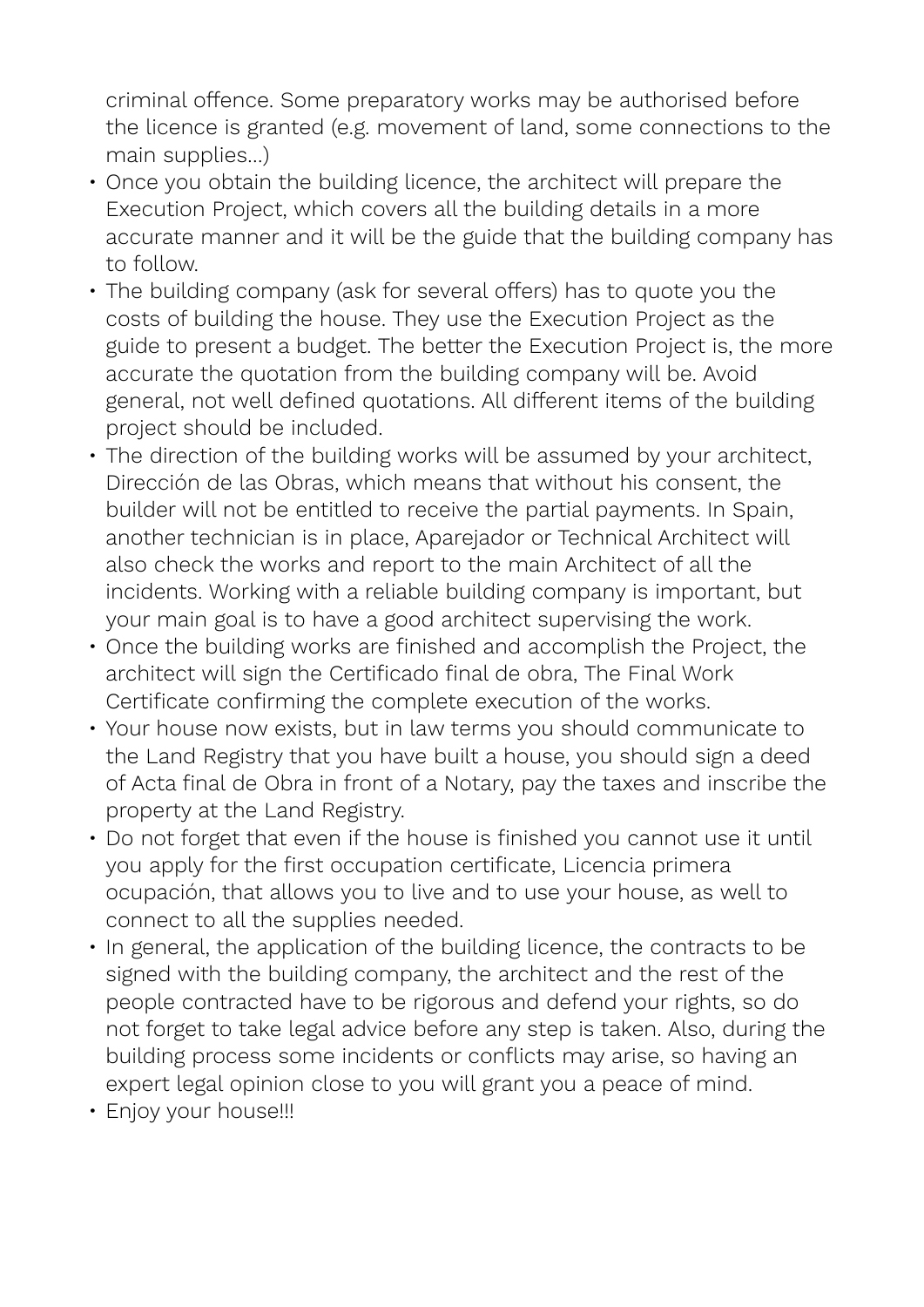## **How much does it cost to build a house in Fuerteventura?**

Well, it depends on the house itself, the quality of the materials, the surface,…As told before, ask several building companies for a detailed quotation. The architect, who will be your closest friend during the building process, may give you some guidance. Do not forget that the total cost is not only the cost for constructing the house, the urbanization works have to be considered, landscaping the garden, the taxes, the licence, …Ask for a complete budget to avoid surprises.

#### **Can you self build in Fuerteventura?**

If you are a builder in theorie you could, yes. Although, the building process, the materials, the machinery, the labour costs and so on require an extended knowledge about the building itself, but also specifically about building in Fuerteventura.

## **Is it hard to get a building permit in Fuerteventura?**

It is not hard if you do things properly and you get the help of a good architect, but it will take some time. Despite the efforts being made by the local Town Halls, consider between 6-12 months to obtain a building permit.

#### **How long does it take to build a house in Fuerteventura?**

If it is a single house, after the licence is granted, 10-14 months will be an acceptable period if there are no big incidents.

#### **How to build a house in Fuerteventura without being in Fuerteventura?**

You may rely on your architect to be the one reporting to you while the building is in process. Also, you may hire a project manager who can be your eyes in Fuerteventura.